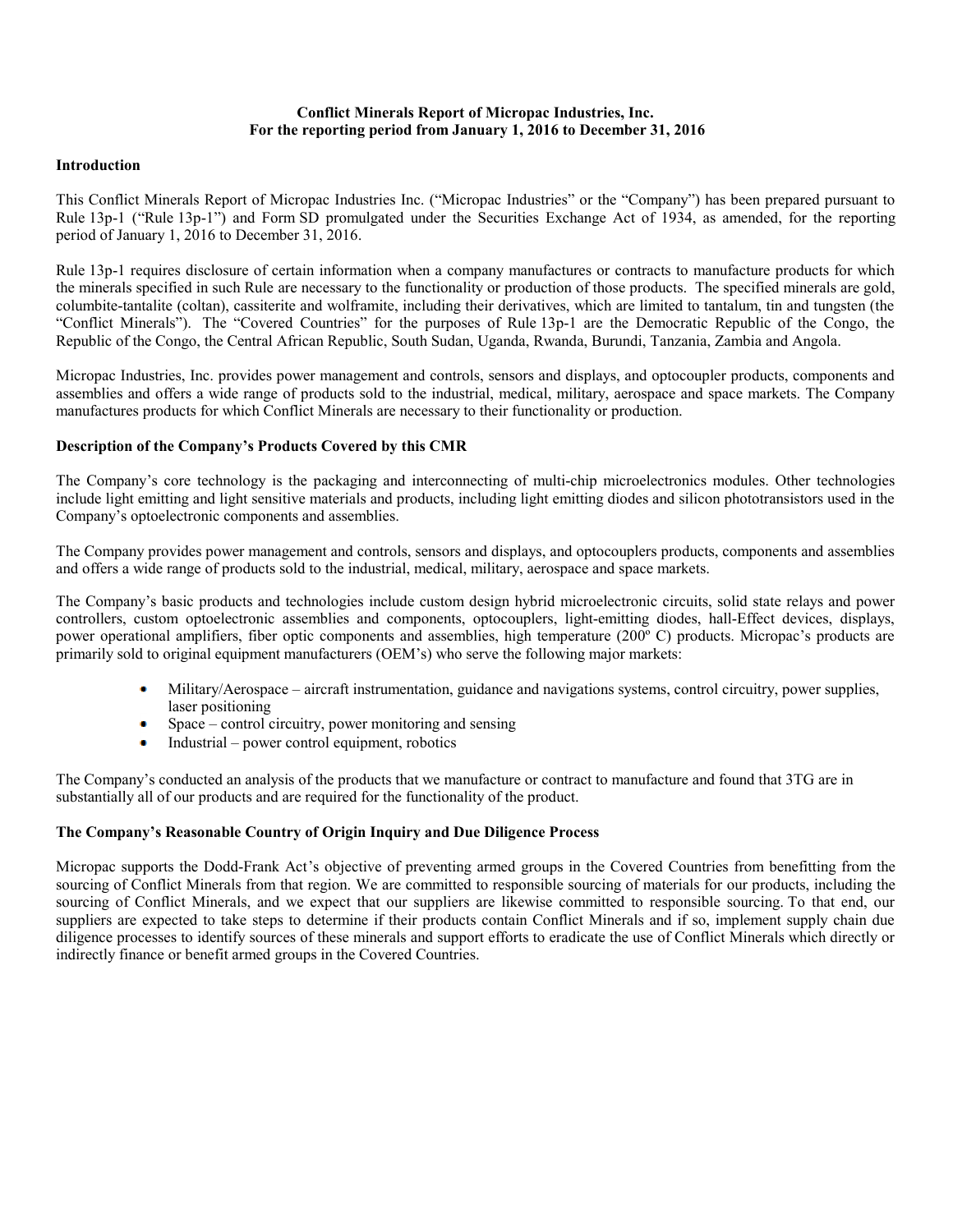Micropac Industries is a downstream company in the supply chain and its due diligence practices were tailored accordingly. The Company used the CFSI practical guidance for downstream companies that identifies five due diligence steps.

Step 1: Establish Strong Company Management Systems

- Step 2: Identify and Assess Risks in the Supply Chain
- Step 3: Design and Implement a Strategy to Respond to Identified Risks
- Step 4: Carry out Independent Third-Party Audit of Smelter/Refiner's Due Diligence
- Step 5: Report Annually on Supply Chain Due Diligence

Micropac Industries conducted a reasonable country of origin inquiry (RCOI) of the Company major suppliers of components or materials that may contain conflict minerals to determine if the Company has reason to believe that the conflict minerals may have originated in the DRC or an adjoining country (the covered country).

The RCOI consisted of supplier surveys, including the "EICC/GeSI Conflict Minerals Reporting Template and resources provided by the Conflict-Free Sourcing Initiative ("CFSI"), including the Conflict-Free Smelter Program ("CFSP").

The Company had 80% of the supplier base complete and returned the template. Seven of the Company's suppliers reported smelters as unknown at this time. The majority of suppliers confirmed that their products did not contain conflict minerals originating from the DRC or adjoining country.

#### **Due Diligence Results**

Based on the information provided by the Company supply chain and the Company's due diligence process, the Company identified 310 Smelters or Refineries (SORs) used to process conflict minerals in the covered products. Of the 310 SORs, 243 were complaint and 12 were active based on the CFSP protocol. The other 55 SORs have not received compliant or active status.

|  |  | The 310 SOR facilities that were identified pursuant to the due diligence process are set forth below. |  |
|--|--|--------------------------------------------------------------------------------------------------------|--|
|  |  |                                                                                                        |  |

| Metal | <b>Smelter Name</b>                             | <b>Smelter Country</b> | <b>Smelter ID</b> | <b>Status</b>    |
|-------|-------------------------------------------------|------------------------|-------------------|------------------|
| Gold  | <b>Advanced Chemical Company</b>                | UNITED STATES          | CID000015         | <b>COMPLIANT</b> |
| Gold  | Aida Chemical Industries Co., Ltd.              | <b>JAPAN</b>           | CID000019         | <b>COMPLIANT</b> |
| Gold  | Al Etihad Gold Refinery DMCC                    | <b>UNITED ARAB</b>     | CID002560         | <b>COMPLIANT</b> |
|       |                                                 | <b>EMIRATES</b>        |                   |                  |
| Gold  | Allgemeine Gold-und Silberscheideanstalt A.G.   | <b>GERMANY</b>         | CID000035         | <b>COMPLIANT</b> |
| Gold  | Almalyk Mining and Metallurgical Complex (AMMC) | <b>UZBEKISTAN</b>      | CID000041         | <b>COMPLIANT</b> |
| Gold  | AngloGold Ashanti Córrego do Sítio Mineração    | <b>BRAZIL</b>          | CID000058         | <b>COMPLIANT</b> |
| Gold  | Argor-Heraeus S.A.                              | <b>SWITZERLAND</b>     | CID000077         | <b>COMPLIANT</b> |
| Gold  | Asahi Pretec Corp.                              | <b>JAPAN</b>           | CID000082         | <b>COMPLIANT</b> |
| Gold  | Asahi Refining Canada Ltd.                      | <b>CANADA</b>          | CID000924         | <b>COMPLIANT</b> |
| Gold  | Asahi Refining USA Inc.                         | UNITED STATES          | CID000920         | <b>COMPLIANT</b> |
| Gold  | Asaka Riken Co., Ltd.                           | <b>JAPAN</b>           | CID000090         | <b>COMPLIANT</b> |
| Gold  | Atasay Kuyumculuk Sanayi Ve Ticaret A.S.        | <b>TURKEY</b>          | CID000103         |                  |
| Gold  | AU Traders and Refiners                         | <b>SOUTH AFRICA</b>    | CID002850         | <b>COMPLIANT</b> |
| Gold  | <b>AURA-II</b>                                  | <b>UNITED STATES</b>   | CID002851         |                  |
| Gold  | Aurubis AG                                      | <b>GERMANY</b>         | CID000113         | <b>COMPLIANT</b> |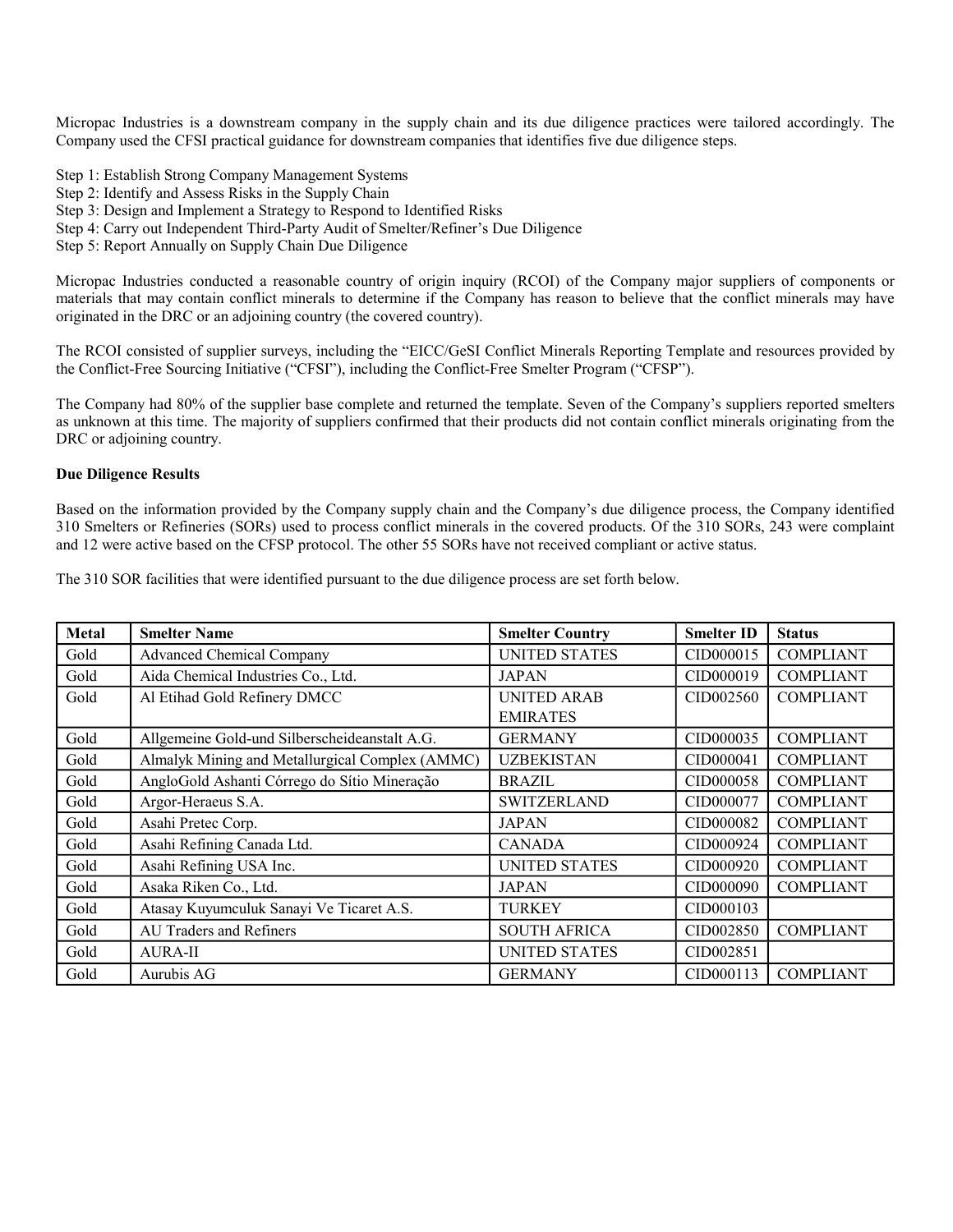| Gold | <b>Bangalore Refinery</b>                                     | <b>INDIA</b>                 | CID002863 | <b>ACTIVE</b>    |
|------|---------------------------------------------------------------|------------------------------|-----------|------------------|
| Gold | Bangko Sentral ng Pilipinas (Central Bank of the Philippines) | <b>PHILIPPINES</b>           | CID000128 | <b>COMPLIANT</b> |
| Gold | Boliden AB                                                    | <b>SWEDEN</b>                | CID000157 | <b>COMPLIANT</b> |
| Gold | C. Hafner GmbH + Co. KG                                       | <b>GERMANY</b>               | CID000176 | <b>COMPLIANT</b> |
| Gold | Caridad                                                       | <b>MEXICO</b>                | CID000180 |                  |
| Gold | CCR Refinery - Glencore Canada Corporation                    | <b>CANADA</b>                | CID000185 | <b>COMPLIANT</b> |
| Gold | Cendres + Métaux S.A.                                         | <b>SWITZERLAND</b>           | CID000189 |                  |
| Gold | Chimet S.p.A.                                                 | <b>ITALY</b>                 | CID000233 | <b>COMPLIANT</b> |
| Gold | Chugai Mining                                                 | <b>JAPAN</b>                 | CID000264 |                  |
| Gold | Daejin Indus Co., Ltd.                                        | KOREA (REPUBLIC OF)          | CID000328 | <b>COMPLIANT</b> |
| Gold | Daye Non-Ferrous Metals Mining Ltd.                           | <b>CHINA</b>                 | CID000343 |                  |
| Gold | DODUCO GmbH                                                   | <b>GERMANY</b>               | CID000362 | <b>COMPLIANT</b> |
| Gold | Dowa                                                          | <b>JAPAN</b>                 | CID000401 | <b>COMPLIANT</b> |
| Gold | DSC (Do Sung Corporation)                                     | KOREA (REPUBLIC OF)          | CID000359 | <b>COMPLIANT</b> |
| Gold | Eco-System Recycling Co., Ltd.                                | <b>JAPAN</b>                 | CID000425 | <b>COMPLIANT</b> |
| Gold | Elemetal Refining, LLC                                        | <b>UNITED STATES</b>         | CID001322 |                  |
| Gold | <b>Emirates Gold DMCC</b>                                     | <b>UNITED</b><br><b>ARAB</b> | CID002561 | <b>COMPLIANT</b> |
|      |                                                               | <b>EMIRATES</b>              |           |                  |
| Gold | Fidelity Printers and Refiners Ltd.                           | <b>ZIMBABWE</b>              | CID002515 |                  |
| Gold | Gansu Seemine Material Hi-Tech Co., Ltd.                      | <b>CHINA</b>                 | CID000522 |                  |
| Gold | Geib Refining Corporation                                     | <b>UNITED STATES</b>         | CID002459 | <b>COMPLIANT</b> |
| Gold | Great Wall Precious Metals Co., Ltd. of CBPM                  | <b>CHINA</b>                 | CID001909 |                  |
| Gold | Guangdong Jinding Gold Limited                                | <b>CHINA</b>                 | CID002312 |                  |
| Gold | Gujarat Gold Centre                                           | <b>INDIA</b>                 | CID002852 |                  |
| Gold | Guoda Safina High-Tech Environmental Refinery Co., Ltd.       | <b>CHINA</b>                 | CID000651 |                  |
| Gold | Hangzhou Fuchunjiang Smelting Co., Ltd.                       | <b>CHINA</b>                 | CID000671 |                  |
| Gold | Heimerle + Meule GmbH                                         | <b>GERMANY</b>               | CID000694 | <b>COMPLIANT</b> |
| Gold | Heraeus Ltd. Hong Kong                                        | <b>CHINA</b>                 | CID000707 | <b>COMPLIANT</b> |
| Gold | Heraeus Precious Metals GmbH & Co. KG                         | <b>GERMANY</b>               | CID000711 | <b>COMPLIANT</b> |
| Gold | Hunan Chenzhou Mining Co., Ltd.                               | <b>CHINA</b>                 | CID000767 |                  |
| Gold | HwaSeong CJ Co., Ltd.                                         | <b>KOREA (REPUBLIC OF)</b>   | CID000778 |                  |
| Gold | Inner Mongolia Qiankun Gold and Silver Refinery Share Co.,    | <b>CHINA</b>                 | CID000801 | <b>COMPLIANT</b> |
|      | Ltd.                                                          |                              |           |                  |
| Gold | Ishifuku Metal Industry Co., Ltd.                             | <b>JAPAN</b>                 | CID000807 | <b>COMPLIANT</b> |
| Gold | Istanbul Gold Refinery                                        | <b>TURKEY</b>                | CID000814 | <b>COMPLIANT</b> |
| Gold | Japan Mint                                                    | <b>JAPAN</b>                 | CID000823 | <b>COMPLIANT</b> |
| Gold | Jiangxi Copper Co., Ltd.                                      | <b>CHINA</b>                 | CID000855 | <b>COMPLIANT</b> |
| Gold | JSC Ekaterinburg Non-Ferrous Metal Processing Plant           | <b>RUSSIAN FEDERATION</b>    | CID000927 | <b>COMPLIANT</b> |
| Gold | <b>JSC</b> Uralelectromed                                     | RUSSIAN FEDERATION           | CID000929 | <b>COMPLIANT</b> |
| Gold | JX Nippon Mining & Metals Co., Ltd.                           | <b>JAPAN</b>                 | CID000937 | <b>COMPLIANT</b> |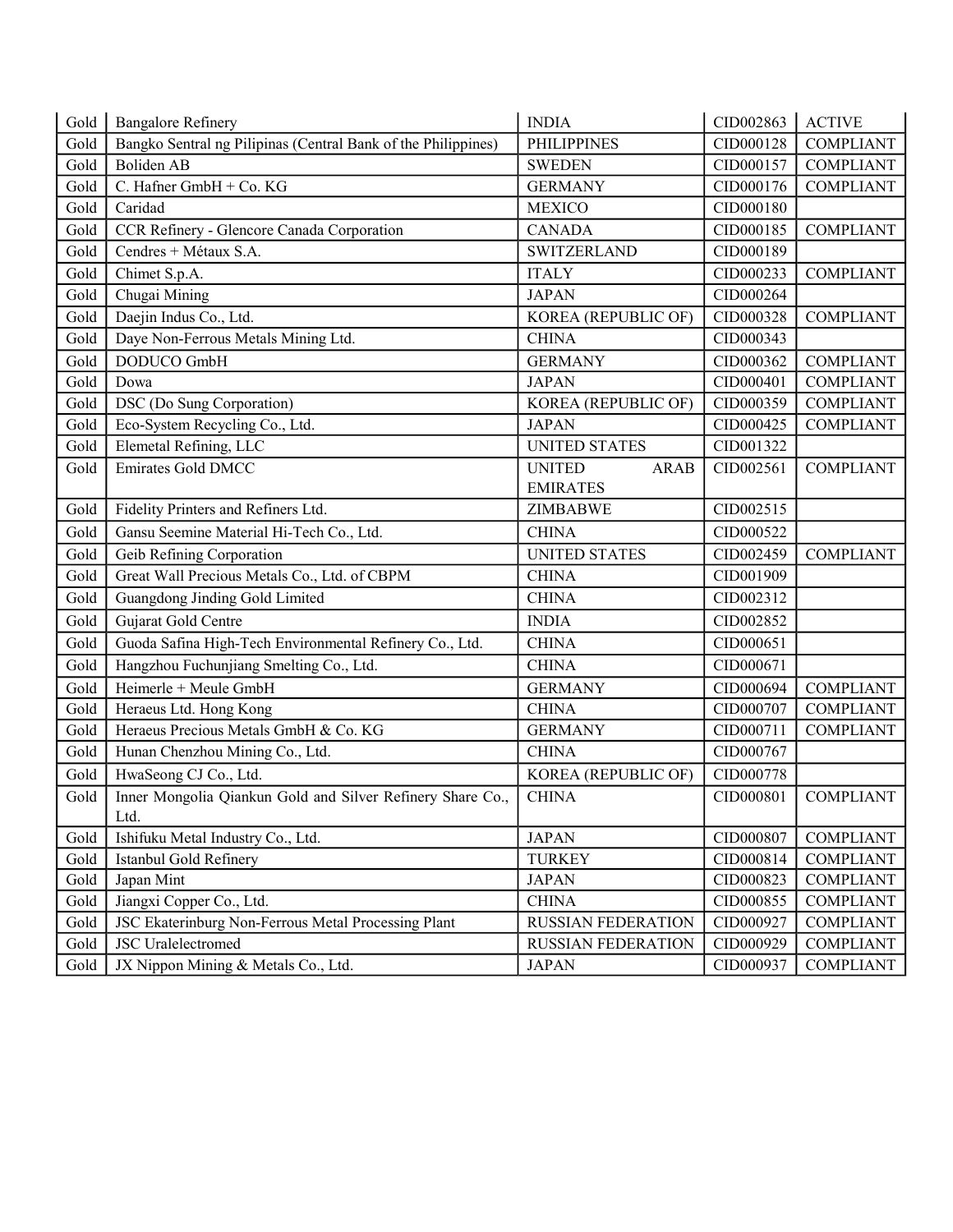| Gold | Kaloti Precious Metals                                                         | <b>UNITED</b><br><b>ARAB</b>         | CID002563 |              |
|------|--------------------------------------------------------------------------------|--------------------------------------|-----------|--------------|
|      |                                                                                | <b>EMIRATES</b><br><b>KAZAKHSTAN</b> | CID000956 |              |
| Gold | Kazakhmys Smelting LLC                                                         |                                      |           |              |
| Gold | Kazzinc                                                                        | <b>KAZAKHSTAN</b>                    | CID000957 | <b>COMP</b>  |
| Gold | Kennecott Utah Copper LLC                                                      | <b>UNITED STATES</b>                 | CID000969 | <b>COMP</b>  |
| Gold | KGHM Polska Miedź Spółka Akcyjna                                               | <b>POLAND</b>                        | CID002511 | <b>ACTIV</b> |
| Gold | Kojima Chemicals Co., Ltd.                                                     | <b>JAPAN</b>                         | CID000981 | <b>COMP</b>  |
| Gold | Korea Zinc Co., Ltd.                                                           | KOREA (REPUBLIC OF)                  | CID002605 | <b>COMP</b>  |
| Gold | Kyrgyzaltyn JSC                                                                | <b>KYRGYZSTAN</b>                    | CID001029 | <b>COMP</b>  |
| Gold | L'azurde Company For Jewelry                                                   | <b>SAUDI ARABIA</b>                  | CID001032 |              |
| Gold | Lingbao Gold Co., Ltd.                                                         | <b>CHINA</b>                         | CID001056 |              |
| Gold | Lingbao Jinyuan Tonghui Refinery Co., Ltd.                                     | <b>CHINA</b>                         | CID001058 |              |
| Gold | LS-NIKKO Copper Inc.                                                           | KOREA (REPUBLIC OF)                  | CID001078 | COMP         |
| Gold | Luoyang Zijin Yinhui Gold Refinery Co., Ltd.                                   | <b>CHINA</b>                         | CID001093 |              |
| Gold | Materion                                                                       | <b>UNITED STATES</b>                 | CID001113 | <b>COMP</b>  |
| Gold | Matsuda Sangyo Co., Ltd.                                                       | <b>JAPAN</b>                         | CID001119 | <b>COMP</b>  |
| Gold | Metalor Technologies (Hong Kong) Ltd.                                          | <b>CHINA</b>                         | CID001149 | <b>COMP</b>  |
| Gold | Metalor Technologies (Singapore) Pte., Ltd.                                    | <b>SINGAPORE</b>                     | CID001152 | <b>COMP</b>  |
| Gold | Metalor Technologies (Suzhou) Ltd.                                             | <b>CHINA</b>                         | CID001147 | <b>COMP</b>  |
| Gold | Metalor Technologies S.A.                                                      | <b>SWITZERLAND</b>                   | CID001153 | <b>COMP</b>  |
| Gold | Metalor USA Refining Corporation                                               | <b>UNITED STATES</b>                 | CID001157 | <b>COMP</b>  |
| Gold | Metalúrgica Met-Mex Peñoles S.A. De C.V.                                       | <b>MEXICO</b>                        | CID001161 | <b>COMP</b>  |
| Gold | Mitsubishi Materials Corporation                                               | <b>JAPAN</b>                         | CID001188 | <b>COMP</b>  |
| Gold | Mitsui Mining and Smelting Co., Ltd.                                           | <b>JAPAN</b>                         | CID001193 | <b>COMP</b>  |
| Gold | MMTC-PAMP India Pvt., Ltd.                                                     | <b>INDIA</b>                         | CID002509 | <b>COMP</b>  |
| Gold | Modeltech Sdn Bhd                                                              | <b>MALAYSIA</b>                      | CID002857 | <b>ACTIV</b> |
| Gold | Morris and Watson                                                              | <b>NEW ZEALAND</b>                   | CID002282 |              |
| Gold | Moscow Special Alloys Processing Plant                                         | <b>RUSSIAN FEDERATION</b>            | CID001204 | <b>COMP</b>  |
| Gold | Nadir Metal Rafineri San. Ve Tic. A.Ş.                                         | <b>TURKEY</b>                        | CID001220 | <b>COMP</b>  |
| Gold | Navoi Mining and Metallurgical Combinat                                        | <b>UZBEKISTAN</b>                    | CID001236 | <b>ACTIV</b> |
| Gold | Nihon Material Co., Ltd.                                                       | <b>JAPAN</b>                         | CID001259 | <b>COMP</b>  |
| Gold | Ögussa Österreichische Gold- und Silber-Scheideanstalt GmbH                    | <b>AUSTRIA</b>                       | CID002779 | <b>COMP</b>  |
| Gold | Ohura Precious Metal Industry Co., Ltd.                                        | JAPAN                                | CID001325 | <b>COMP</b>  |
| Gold | OJSC "The Gulidov Krasnoyarsk Non-Ferrous Metals Plant" (OJSC<br>Krastsvetmet) | <b>RUSSIAN FEDERATION</b>            | CID001326 | <b>COMP</b>  |
| Gold | <b>OJSC Novosibirsk Refinery</b>                                               | RUSSIAN FEDERATION                   | CID000493 | <b>COMP</b>  |
| Gold | PAMP S.A.                                                                      | <b>SWITZERLAND</b>                   | CID001352 | <b>COMP</b>  |
| Gold | Penglai Penggang Gold Industry Co., Ltd.                                       | <b>CHINA</b>                         | CID001362 |              |
| Gold | Prioksky Plant of Non-Ferrous Metals                                           | RUSSIAN FEDERATION                   | CID001386 | <b>COMP</b>  |
| Gold | PT Aneka Tambang (Persero) Tbk                                                 | <b>INDONESIA</b>                     | CID001397 | <b>COMP</b>  |
| Gold | PX Précinox S.A.                                                               | <b>SWITZERLAND</b>                   | CID001498 | <b>COMP</b>  |
|      |                                                                                |                                      |           |              |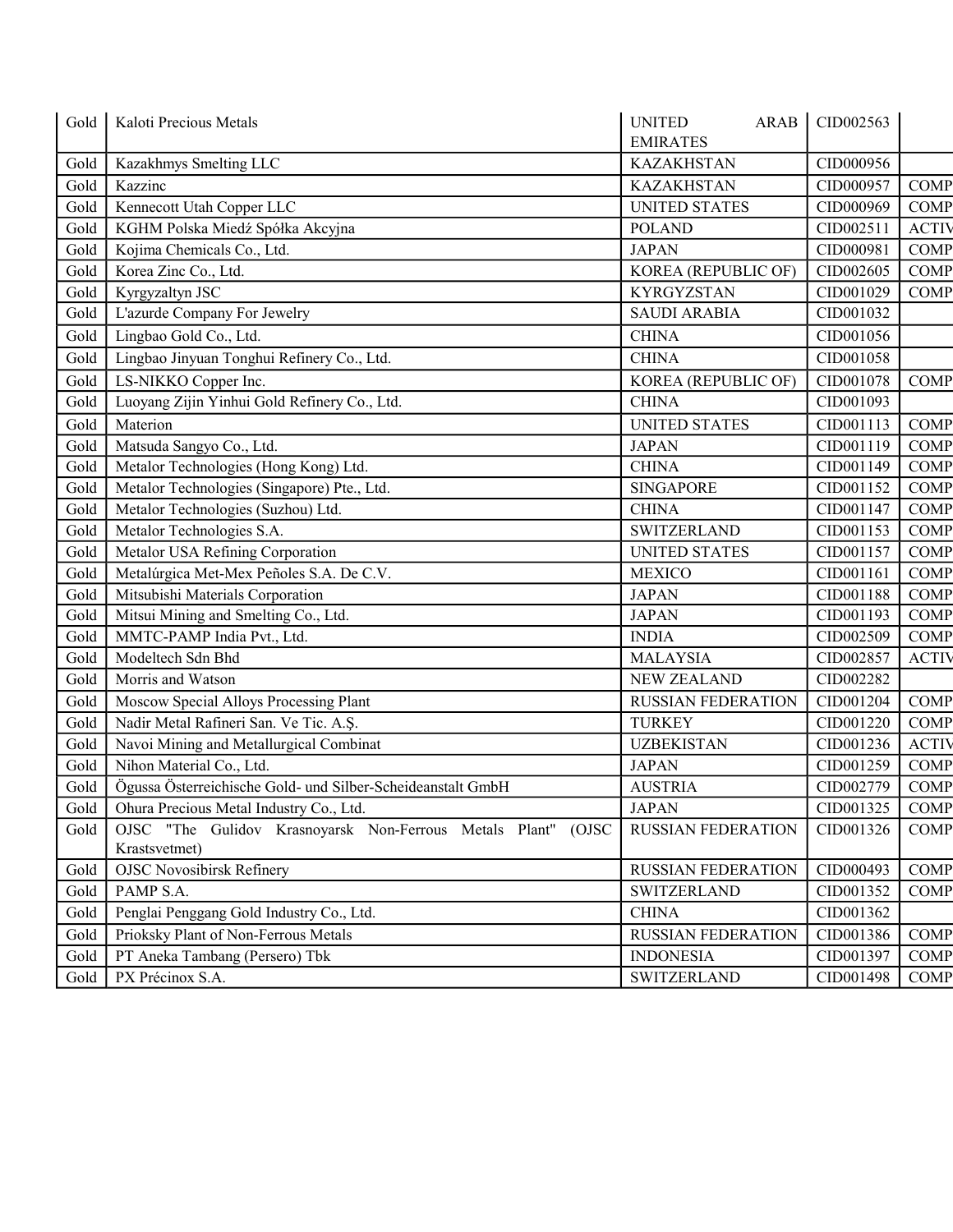| Gold | Rand Refinery (Pty) Ltd.                                   | <b>SOUTH AFRICA</b>              | CID001512 | <b>COMPLIANT</b> |
|------|------------------------------------------------------------|----------------------------------|-----------|------------------|
| Gold | Remondis Argentia B.V.                                     | <b>NETHERLANDS</b>               | CID002582 |                  |
| Gold | Republic Metals Corporation                                | <b>UNITED STATES</b>             | CID002510 | <b>COMPLIANT</b> |
| Gold | Royal Canadian Mint                                        | <b>CANADA</b>                    | CID001534 | <b>COMPLIANT</b> |
| Gold | <b>SAAMP</b>                                               | <b>FRANCE</b>                    | CID002761 | <b>COMPLIANT</b> |
| Gold | Sabin Metal Corp.                                          | <b>UNITED STATES</b>             | CID001546 |                  |
| Gold | SAFINA A.S.                                                | <b>CZECH REPUBLIC</b>            | CID002290 | <b>ACTIVE</b>    |
| Gold | Sai Refinery                                               | <b>INDIA</b>                     | CID002853 |                  |
| Gold | <b>Samduck Precious Metals</b>                             | KOREA (REPUBLIC OF)              | CID001555 | <b>COMPLIANT</b> |
| Gold | Samwon Metals Corp.                                        | KOREA (REPUBLIC OF)              | CID001562 |                  |
| Gold | SAXONIA Edelmetalle GmbH                                   | <b>GERMANY</b>                   | CID002777 | <b>COMPLIANT</b> |
| Gold | Schone Edelmetaal B.V.                                     | NETHERLANDS                      | CID001573 | <b>COMPLIANT</b> |
| Gold | SEMPSA Joyería Platería S.A.                               | <b>SPAIN</b>                     | CID001585 | <b>COMPLIANT</b> |
| Gold | Shandong Tiancheng Biological Gold Industrial Co.,<br>Ltd. | <b>CHINA</b>                     | CID001619 |                  |
| Gold | Shandong Zhaojin Gold & Silver Refinery Co., Ltd.          | <b>CHINA</b>                     | CID001622 | <b>COMPLIANT</b> |
| Gold | Sichuan Tianze Precious Metals Co., Ltd.                   | <b>CHINA</b>                     | CID001736 | <b>COMPLIANT</b> |
| Gold | Singway Technology Co., Ltd.                               | <b>PROVINCE</b><br>TAIWAN,<br>OF | CID002516 | <b>COMPLIANT</b> |
|      |                                                            | <b>CHINA</b>                     |           |                  |
| Gold | So Accurate Group, Inc.                                    | <b>UNITED STATES</b>             | CID001754 |                  |
| Gold | SOE Shyolkovsky Factory of Secondary Precious              | <b>RUSSIAN FEDERATION</b>        | CID001756 | <b>COMPLIANT</b> |
|      | Metals                                                     |                                  |           |                  |
| Gold | Solar Applied Materials Technology Corp.                   | TAIWAN,<br><b>PROVINCE</b><br>OF | CID001761 | <b>COMPLIANT</b> |
|      |                                                            | <b>CHINA</b>                     |           |                  |
| Gold | Sudan Gold Refinery                                        | <b>SUDAN</b>                     | CID002567 |                  |
| Gold | Sumitomo Metal Mining Co., Ltd.                            | <b>JAPAN</b>                     | CID001798 | <b>COMPLIANT</b> |
| Gold | T.C.A S.p.A                                                | <b>ITALY</b>                     | CID002580 | <b>COMPLIANT</b> |
| Gold | Tanaka Kikinzoku Kogyo K.K.                                | <b>JAPAN</b>                     | CID001875 | <b>COMPLIANT</b> |
| Gold | The Refinery of Shandong Gold Mining Co., Ltd.             | <b>CHINA</b>                     | CID001916 | <b>COMPLIANT</b> |
| Gold | Tokuriki Honten Co., Ltd.                                  | <b>JAPAN</b>                     | CID001938 | <b>COMPLIANT</b> |
| Gold | Tongling Nonferrous Metals Group Co., Ltd.                 | <b>CHINA</b>                     | CID001947 |                  |
| Gold | Tony Goetz NV                                              | <b>BELGIUM</b>                   | CID002587 | <b>ACTIVE</b>    |
| Gold | TOO Tau-Ken-Altyn                                          | <b>KAZAKHSTAN</b>                | CID002615 |                  |
| Gold | Torecom                                                    | KOREA (REPUBLIC OF)              | CID001955 | <b>COMPLIANT</b> |
| Gold | Umicore Brasil Ltda.                                       | <b>BRAZIL</b>                    | CID001977 | <b>COMPLIANT</b> |
| Gold | Umicore Precious Metals Thailand                           | <b>THAILAND</b>                  | CID002314 | <b>COMPLIANT</b> |
| Gold | Umicore S.A. Business Unit Precious Metals Refining        | <b>BELGIUM</b>                   | CID001980 | <b>COMPLIANT</b> |
| Gold | United Precious Metal Refining, Inc.                       | <b>UNITED STATES</b>             | CID001993 | <b>COMPLIANT</b> |
| Gold | Universal Precious Metals Refining Zambia                  | ZAMBIA                           | CID002854 |                  |
| Gold | Valcambi S.A.                                              | <b>SWITZERLAND</b>               | CID002003 | <b>COMPLIANT</b> |
| Gold | Western Australian Mint trading as The Perth Mint          | <b>AUSTRALIA</b>                 | CID002030 | <b>COMPLIANT</b> |
| Gold | WIELAND Edelmetalle GmbH                                   | <b>GERMANY</b>                   | CID002778 | <b>COMPLIANT</b> |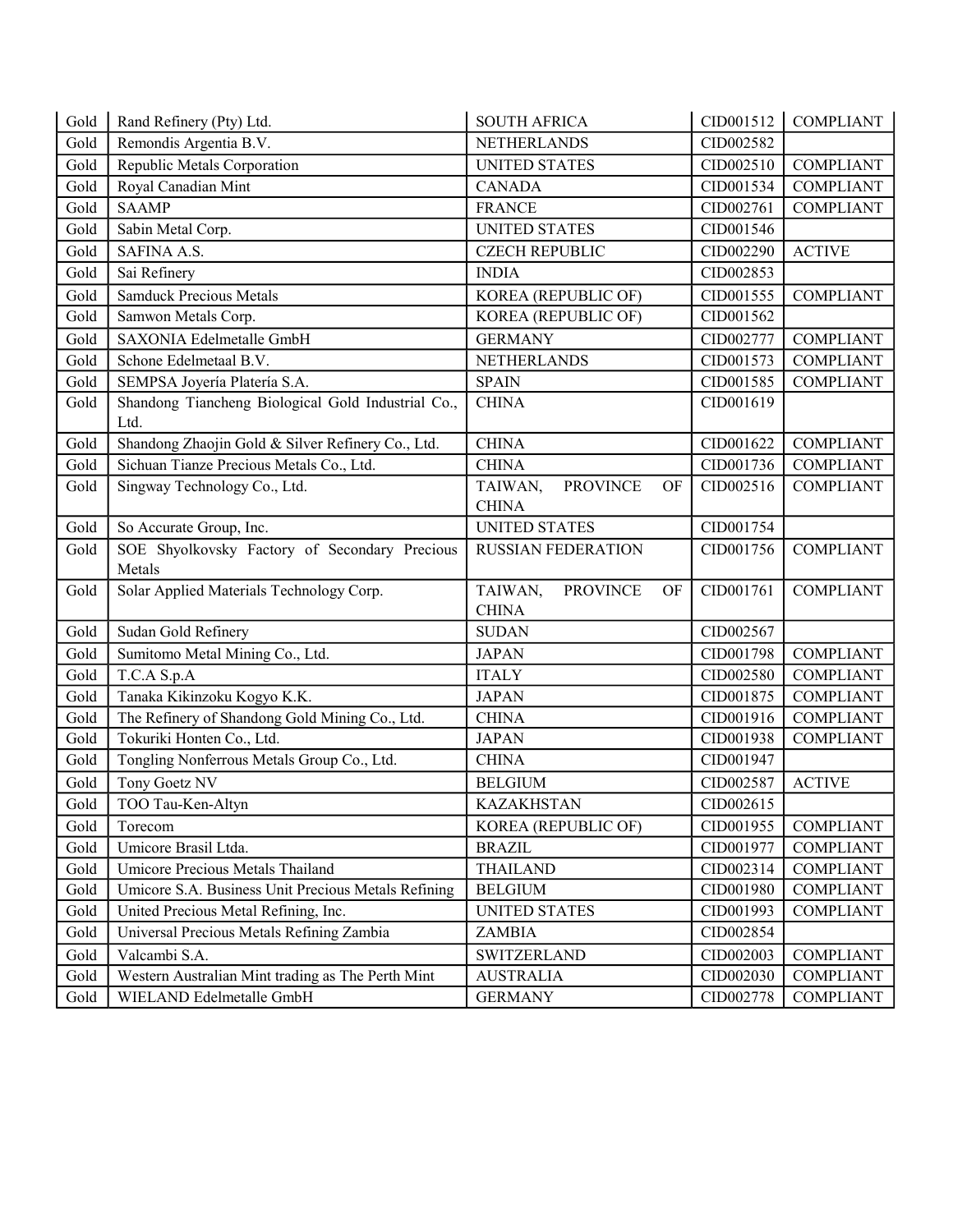| Gold     | Yamamoto Precious Metal Co., Ltd.                   | <b>JAPAN</b>         | CID002100 | <b>COMPLIANT</b> |
|----------|-----------------------------------------------------|----------------------|-----------|------------------|
| Gold     | Yokohama Metal Co., Ltd.                            | <b>JAPAN</b>         | CID002129 | <b>COMPLIANT</b> |
| Gold     | Yunnan Copper Industry Co., Ltd.                    | <b>CHINA</b>         | CID000197 |                  |
| Gold     | Zhongyuan Gold Smelter of Zhongjin Gold Corporation | <b>CHINA</b>         | CID002224 | <b>COMPLIANT</b> |
| Gold     | Zijin Mining Group Co., Ltd. Gold Refinery          | <b>CHINA</b>         | CID002243 | <b>COMPLIANT</b> |
| Tantalum | Changsha South Tantalum Niobium Co., Ltd.           | <b>CHINA</b>         | CID000211 | <b>COMPLIANT</b> |
| Tantalum | Conghua Tantalum and Niobium Smeltry                | <b>CHINA</b>         | CID000291 | <b>COMPLIANT</b> |
| Tantalum | D Block Metals, LLC                                 | <b>UNITED STATES</b> | CID002504 | <b>COMPLIANT</b> |
| Tantalum | Duoluoshan                                          | <b>CHINA</b>         | CID000410 | <b>COMPLIANT</b> |
| Tantalum | E.S.R. Electronics                                  | <b>UNITED STATES</b> | CID002590 |                  |
| Tantalum | Exotech Inc.                                        | <b>UNITED STATES</b> | CID000456 | <b>COMPLIANT</b> |
| Tantalum | F&X Electro-Materials Ltd.                          | <b>CHINA</b>         | CID000460 | <b>COMPLIANT</b> |
| Tantalum | FIR Metals & Resource Ltd.                          | <b>CHINA</b>         | CID002505 | <b>COMPLIANT</b> |
| Tantalum | Global Advanced Metals Aizu                         | <b>JAPAN</b>         | CID002558 | <b>COMPLIANT</b> |
| Tantalum | Global Advanced Metals Boyertown                    | <b>UNITED STATES</b> | CID002557 | <b>COMPLIANT</b> |
| Tantalum | Guangdong Zhiyuan New Material Co., Ltd.            | <b>CHINA</b>         | CID000616 | <b>COMPLIANT</b> |
| Tantalum | H.C. Starck Co., Ltd.                               | <b>THAILAND</b>      | CID002544 | <b>COMPLIANT</b> |
| Tantalum | H.C. Starck GmbH Goslar                             | <b>GERMANY</b>       | CID002545 | <b>COMPLIANT</b> |
| Tantalum | H.C. Starck GmbH Laufenburg                         | <b>GERMANY</b>       | CID002546 |                  |
| Tantalum | H.C. Starck Hermsdorf GmbH                          | <b>GERMANY</b>       | CID002547 | <b>COMPLIANT</b> |
| Tantalum | H.C. Starck Inc.                                    | <b>UNITED STATES</b> | CID002548 | <b>COMPLIANT</b> |
| Tantalum | H.C. Starck Ltd.                                    | <b>JAPAN</b>         | CID002549 | <b>COMPLIANT</b> |
| Tantalum | H.C. Starck Smelting GmbH & Co. KG                  | <b>GERMANY</b>       | CID002550 | <b>COMPLIANT</b> |
| Tantalum | Hengyang King Xing Lifeng New Materials Co., Ltd.   | <b>CHINA</b>         | CID002492 | <b>COMPLIANT</b> |
| Tantalum | Hi-Temp Specialty Metals, Inc.                      | <b>UNITED STATES</b> | CID000731 | <b>COMPLIANT</b> |
| Tantalum | Jiangxi Dinghai Tantalum & Niobium Co., Ltd.        | <b>CHINA</b>         | CID002512 | <b>COMPLIANT</b> |
| Tantalum | Jiangxi Tuohong New Raw Material                    | <b>CHINA</b>         | CID002842 | <b>COMPLIANT</b> |
| Tantalum | JiuJiang JinXin Nonferrous Metals Co., Ltd.         | <b>CHINA</b>         | CID000914 | <b>COMPLIANT</b> |
| Tantalum | Jiujiang Tanbre Co., Ltd.                           | <b>CHINA</b>         | CID000917 | <b>COMPLIANT</b> |
| Tantalum | Jiujiang Zhongao Tantalum & Niobium Co., Ltd.       | <b>CHINA</b>         | CID002506 | <b>COMPLIANT</b> |
| Tantalum | <b>KEMET Blue Metals</b>                            | <b>MEXICO</b>        | CID002539 | <b>COMPLIANT</b> |
| Tantalum | <b>KEMET Blue Powder</b>                            | <b>UNITED STATES</b> | CID002568 | <b>COMPLIANT</b> |
| Tantalum | King-Tan Tantalum Industry Ltd.                     | <b>CHINA</b>         | CID000973 | <b>COMPLIANT</b> |
| Tantalum | LSM Brasil S.A.                                     | <b>BRAZIL</b>        | CID001076 | <b>COMPLIANT</b> |
| Tantalum | Metallurgical Products India Pvt., Ltd.             | <b>INDIA</b>         | CID001163 | <b>COMPLIANT</b> |
| Tantalum | Mineração Taboca S.A.                               | <b>BRAZIL</b>        | CID001175 | <b>COMPLIANT</b> |
| Tantalum | Mitsui Mining and Smelting Co., Ltd.                | <b>JAPAN</b>         | CID001192 | <b>COMPLIANT</b> |
| Tantalum | Molycorp Silmet A.S.                                | <b>ESTONIA</b>       | CID001200 | <b>COMPLIANT</b> |
| Tantalum | Ningxia Orient Tantalum Industry Co., Ltd.          | <b>CHINA</b>         | CID001277 | <b>COMPLIANT</b> |
| Tantalum | Plansee SE Liezen                                   | <b>AUSTRIA</b>       | CID002540 |                  |
| Tantalum | Plansee SE Reutte                                   | <b>AUSTRIA</b>       | CID002556 |                  |
| Tantalum | QuantumClean                                        | UNITED STATES        | CID001508 | <b>COMPLIANT</b> |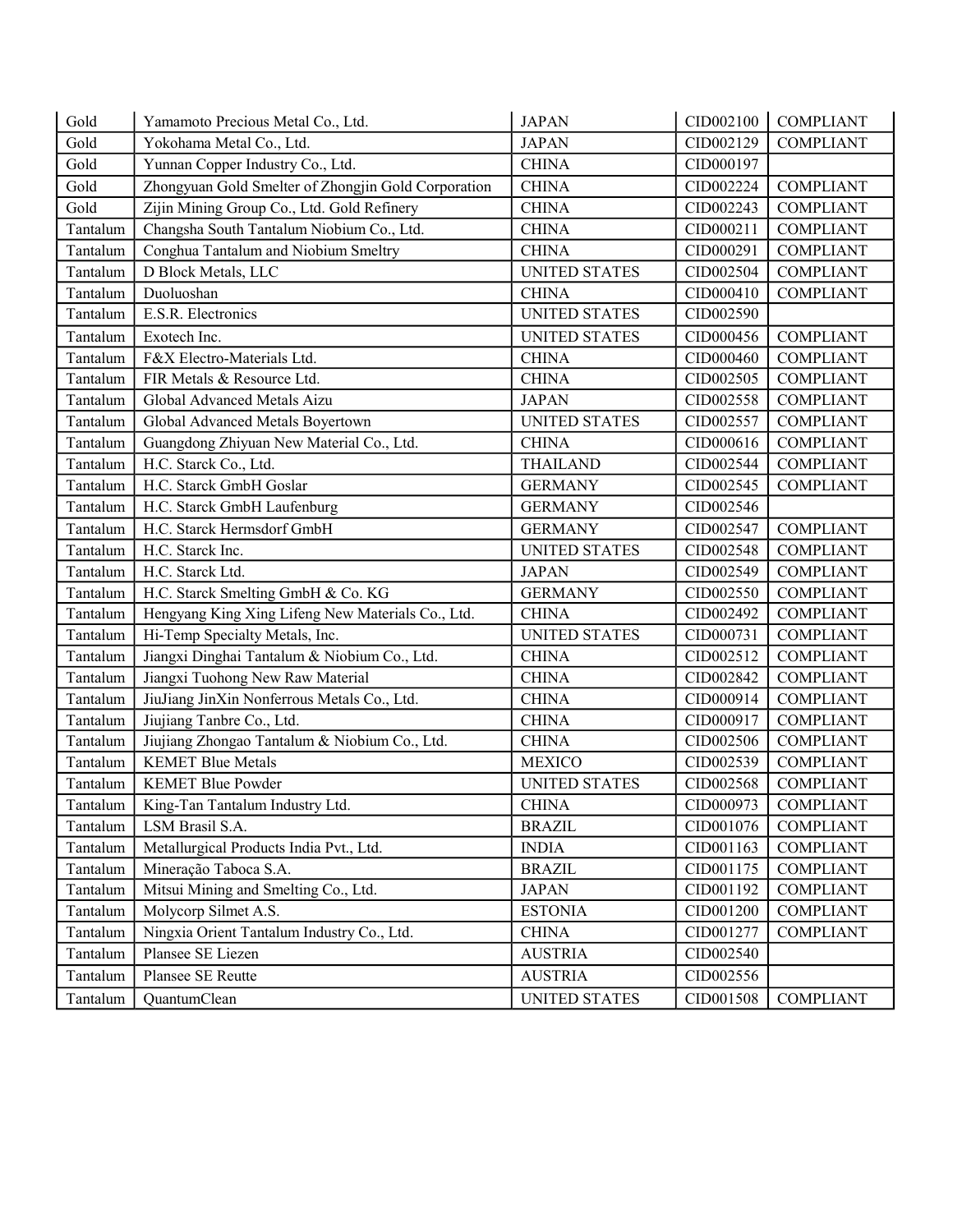| Tantalum | Resind Indústria e Comércio Ltda.                                             | <b>BRAZIL</b>        | CID002707 |
|----------|-------------------------------------------------------------------------------|----------------------|-----------|
| Tantalum | RFH Tantalum Smeltry Co., Ltd.                                                | <b>CHINA</b>         | CID001522 |
| Tantalum | Solikamsk Magnesium Works OAO                                                 | <b>RUSSIAN</b>       | CID001769 |
|          |                                                                               | <b>FEDERATION</b>    |           |
| Tantalum | Taki Chemical Co., Ltd.                                                       | <b>JAPAN</b>         | CID001869 |
| Tantalum | <b>Telex Metals</b>                                                           | <b>UNITED STATES</b> | CID001891 |
| Tantalum | Tranzact, Inc.                                                                | <b>UNITED STATES</b> | CID002571 |
| Tantalum | Ulba Metallurgical Plant JSC                                                  | <b>KAZAKHSTAN</b>    | CID001969 |
| Tantalum | XinXing HaoRong Electronic Material Co., Ltd.                                 | <b>CHINA</b>         | CID002508 |
| Tantalum | Yichun Jin Yang Rare Metal Co., Ltd.                                          | <b>CHINA</b>         | CID002307 |
| Tantalum | Zhuzhou Cemented Carbide Group Co., Ltd.                                      | <b>CHINA</b>         | CID002232 |
| Tin      | Alpha                                                                         | <b>UNITED STATES</b> | CID000292 |
| Tin      | An Thai Minerals Co., Ltd.                                                    | <b>VIET NAM</b>      | CID002825 |
| Tin      | An Vinh Joint Stock Mineral Processing Company                                | <b>VIET NAM</b>      | CID002703 |
| Tin      | Chenzhou Yunxiang Mining and Metallurgy Co., Ltd.                             | <b>CHINA</b>         | CID000228 |
| Tin      | China Tin Group Co., Ltd.                                                     | <b>CHINA</b>         | CID001070 |
| Tin      | CNMC (Guangxi) PGMA Co., Ltd.                                                 | <b>CHINA</b>         | CID000278 |
| Tin      | Cooperativa Metalurgica de Rondônia Ltda.                                     | <b>BRAZIL</b>        | CID000295 |
| Tin      | CV Ayi Jaya                                                                   | <b>INDONESIA</b>     | CID002570 |
| Tin      | CV Dua Sekawan                                                                | <b>INDONESIA</b>     | CID002592 |
| Tin      | CV Gita Pesona                                                                | <b>INDONESIA</b>     | CID000306 |
| Tin      | CV Serumpun Sebalai                                                           | <b>INDONESIA</b>     | CID000313 |
| Tin      | CV Tiga Sekawan                                                               | <b>INDONESIA</b>     | CID002593 |
| Tin      | CV United Smelting                                                            | <b>INDONESIA</b>     | CID000315 |
| Tin      | CV Venus Inti Perkasa                                                         | <b>INDONESIA</b>     | CID002455 |
| Tin      | Dowa                                                                          | <b>JAPAN</b>         | CID000402 |
| Tin      | Electro-Mechanical Facility of the Cao Bang Minerals & Metallurgy Joint Stock | <b>VIET NAM</b>      | CID002572 |
|          | Company                                                                       |                      |           |
| Tin      | Elmet S.L.U.                                                                  | <b>SPAIN</b>         | CID002774 |
| Tin      | <b>EM Vinto</b>                                                               | <b>BOLIVIA</b>       | CID000438 |
| Tin      | Estanho de Rondônia S.A.                                                      | <b>BRAZIL</b>        | CID000448 |
| Tin      | Fenix Metals                                                                  | <b>POLAND</b>        | CID000468 |
| Tin      | Gejiu Fengming Metallurgy Chemical Plant                                      | <b>CHINA</b>         | CID002848 |
| Tin      | Gejiu Jinye Mineral Company                                                   | <b>CHINA</b>         | CID002859 |
| Tin      | Gejiu Kai Meng Industry and Trade LLC                                         | <b>CHINA</b>         | CID000942 |
| Tin      | Gejiu Non-Ferrous Metal Processing Co., Ltd.                                  | <b>CHINA</b>         | CID000538 |
| Tin      | Gejiu Yunxin Nonferrous Electrolysis Co., Ltd.                                | <b>CHINA</b>         | CID001908 |
| Tin      | Gejiu Zili Mining And Metallurgy Co., Ltd.                                    | <b>CHINA</b>         | CID000555 |
| Tin      | Guanyang Guida Nonferrous Metal Smelting Plant                                | <b>CHINA</b>         | CID002849 |
| Tin      | HuiChang Hill Tin Industry Co., Ltd.                                          | <b>CHINA</b>         | CID002844 |
| Tin      | Huichang Jinshunda Tin Co., Ltd.                                              | <b>CHINA</b>         | CID000760 |
| Tin      | Jiangxi Ketai Advanced Material Co., Ltd.                                     | <b>CHINA</b>         | CID000244 |
| Tin      | Magnu's Minerais Metais e Ligas Ltda.                                         | <b>BRAZIL</b>        | CID002468 |
| Tin      | Malaysia Smelting Corporation (MSC)                                           | <b>MALAYSIA</b>      | CID001105 |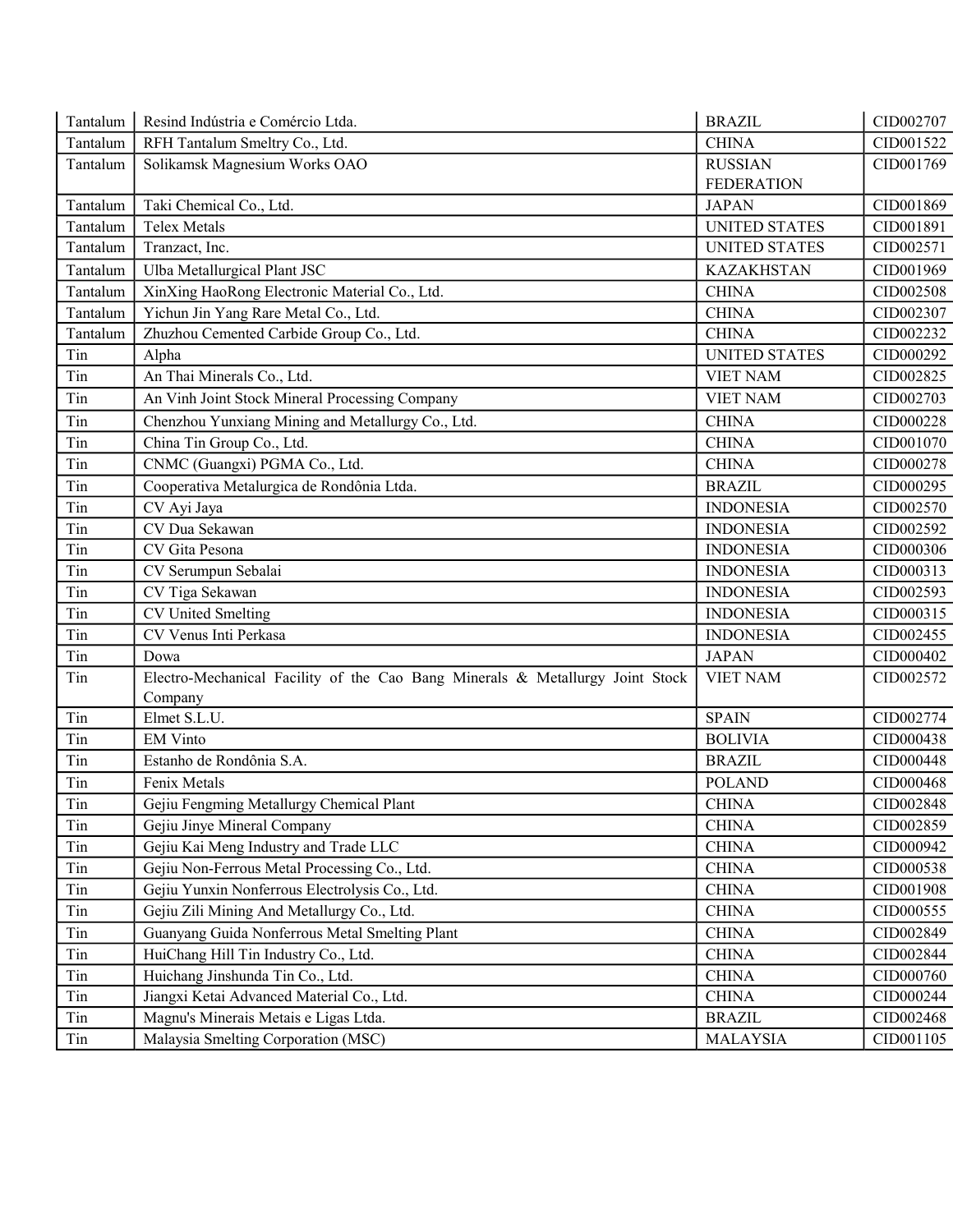| Tin | Melt Metais e Ligas S.A.                         | <b>BRAZIL</b>        | CID002500 | <b>COMPLIANT</b> |
|-----|--------------------------------------------------|----------------------|-----------|------------------|
| Tin | Metallic Resources, Inc.                         | <b>UNITED STATES</b> | CID001142 | <b>COMPLIANT</b> |
| Tin | Metallo-Chimique N.V.                            | <b>BELGIUM</b>       | CID002773 | <b>COMPLIANT</b> |
| Tin | Mineração Taboca S.A.                            | <b>BRAZIL</b>        | CID001173 | <b>COMPLIANT</b> |
| Tin | Minsur                                           | PERU                 | CID001182 | <b>COMPLIANT</b> |
| Tin | Mitsubishi Materials Corporation                 | <b>JAPAN</b>         | CID001191 | <b>COMPLIANT</b> |
| Tin | Modeltech Sdn Bhd                                | <b>MALAYSIA</b>      | CID002858 | <b>ACTIVE</b>    |
| Tin | Nankang Nanshan Tin Manufactory Co., Ltd.        | <b>CHINA</b>         | CID001231 | <b>ACTIVE</b>    |
| Tin | Nghe Tinh Non-Ferrous Metals Joint Stock Company | <b>VIET NAM</b>      | CID002573 |                  |
| Tin | O.M. Manufacturing (Thailand) Co., Ltd.          | <b>THAILAND</b>      | CID001314 | <b>COMPLIANT</b> |
| Tin | O.M. Manufacturing Philippines, Inc.             | <b>PHILIPPINES</b>   | CID002517 | <b>COMPLIANT</b> |
| Tin | Operaciones Metalurgical S.A.                    | <b>BOLIVIA</b>       | CID001337 | <b>COMPLIANT</b> |
| Tin | PT Aries Kencana Sejahtera                       | <b>INDONESIA</b>     | CID000309 | <b>COMPLIANT</b> |
| Tin | PT Artha Cipta Langgeng                          | <b>INDONESIA</b>     | CID001399 | <b>COMPLIANT</b> |
| Tin | PT ATD Makmur Mandiri Jaya                       | <b>INDONESIA</b>     | CID002503 | <b>COMPLIANT</b> |
| Tin | PT Babel Inti Perkasa                            | <b>INDONESIA</b>     | CID001402 | <b>COMPLIANT</b> |
| Tin | PT Bangka Prima Tin                              | <b>INDONESIA</b>     | CID002776 | <b>COMPLIANT</b> |
| Tin | PT Bangka Tin Industry                           | <b>INDONESIA</b>     | CID001419 | <b>COMPLIANT</b> |
| Tin | PT Belitung Industri Sejahtera                   | <b>INDONESIA</b>     | CID001421 | <b>COMPLIANT</b> |
| Tin | PT Bukit Timah                                   | <b>INDONESIA</b>     | CID001428 | <b>COMPLIANT</b> |
| Tin | PT Cipta Persada Mulia                           | <b>INDONESIA</b>     | CID002696 |                  |
| Tin | PT DS Jaya Abadi                                 | <b>INDONESIA</b>     | CID001434 | <b>COMPLIANT</b> |
| Tin | PT Eunindo Usaha Mandiri                         | <b>INDONESIA</b>     | CID001438 | <b>COMPLIANT</b> |
| Tin | PT Inti Stania Prima                             | <b>INDONESIA</b>     | CID002530 | <b>COMPLIANT</b> |
| Tin | PT Karimun Mining                                | <b>INDONESIA</b>     | CID001448 | <b>COMPLIANT</b> |
| Tin | PT Kijang Jaya Mandiri                           | <b>INDONESIA</b>     | CID002829 | <b>COMPLIANT</b> |
| Tin | PT Mitra Stania Prima                            | <b>INDONESIA</b>     | CID001453 | <b>COMPLIANT</b> |
| Tin | PT O.M. Indonesia                                | <b>INDONESIA</b>     | CID002757 | <b>COMPLIANT</b> |
| Tin | PT Panca Mega Persada                            | <b>INDONESIA</b>     | CID001457 | <b>COMPLIANT</b> |
| Tin | PT Prima Timah Utama                             | <b>INDONESIA</b>     | CID001458 | <b>COMPLIANT</b> |
| Tin | PT Refined Bangka Tin                            | <b>INDONESIA</b>     | CID001460 | <b>COMPLIANT</b> |
| Tin | PT Sariwiguna Binasentosa                        | <b>INDONESIA</b>     | CID001463 | <b>COMPLIANT</b> |
| Tin | PT Stanindo Inti Perkasa                         | <b>INDONESIA</b>     | CID001468 | <b>COMPLIANT</b> |
| Tin | PT Sukses Inti Makmur                            | <b>INDONESIA</b>     | CID002816 | <b>COMPLIANT</b> |
| Tin | PT Sumber Jaya Indah                             | <b>INDONESIA</b>     | CID001471 | <b>COMPLIANT</b> |
| Tin | PT Timah (Persero) Tbk Kundur                    | <b>INDONESIA</b>     | CID001477 | <b>COMPLIANT</b> |
| Tin | PT Timah (Persero) Tbk Mentok                    | <b>INDONESIA</b>     | CID001482 | <b>COMPLIANT</b> |
| Tin | PT Tinindo Inter Nusa                            | <b>INDONESIA</b>     | CID001490 | <b>COMPLIANT</b> |
| Tin | PT Tirus Putra Mandiri                           | <b>INDONESIA</b>     | CID002478 |                  |
| Tin | PT Tommy Utama                                   | <b>INDONESIA</b>     | CID001493 | <b>COMPLIANT</b> |
| Tin | PT Wahana Perkit Jaya                            | <b>INDONESIA</b>     | CID002479 |                  |
| Tin | Resind Indústria e Comércio Ltda.                | <b>BRAZIL</b>        | CID002706 | <b>COMPLIANT</b> |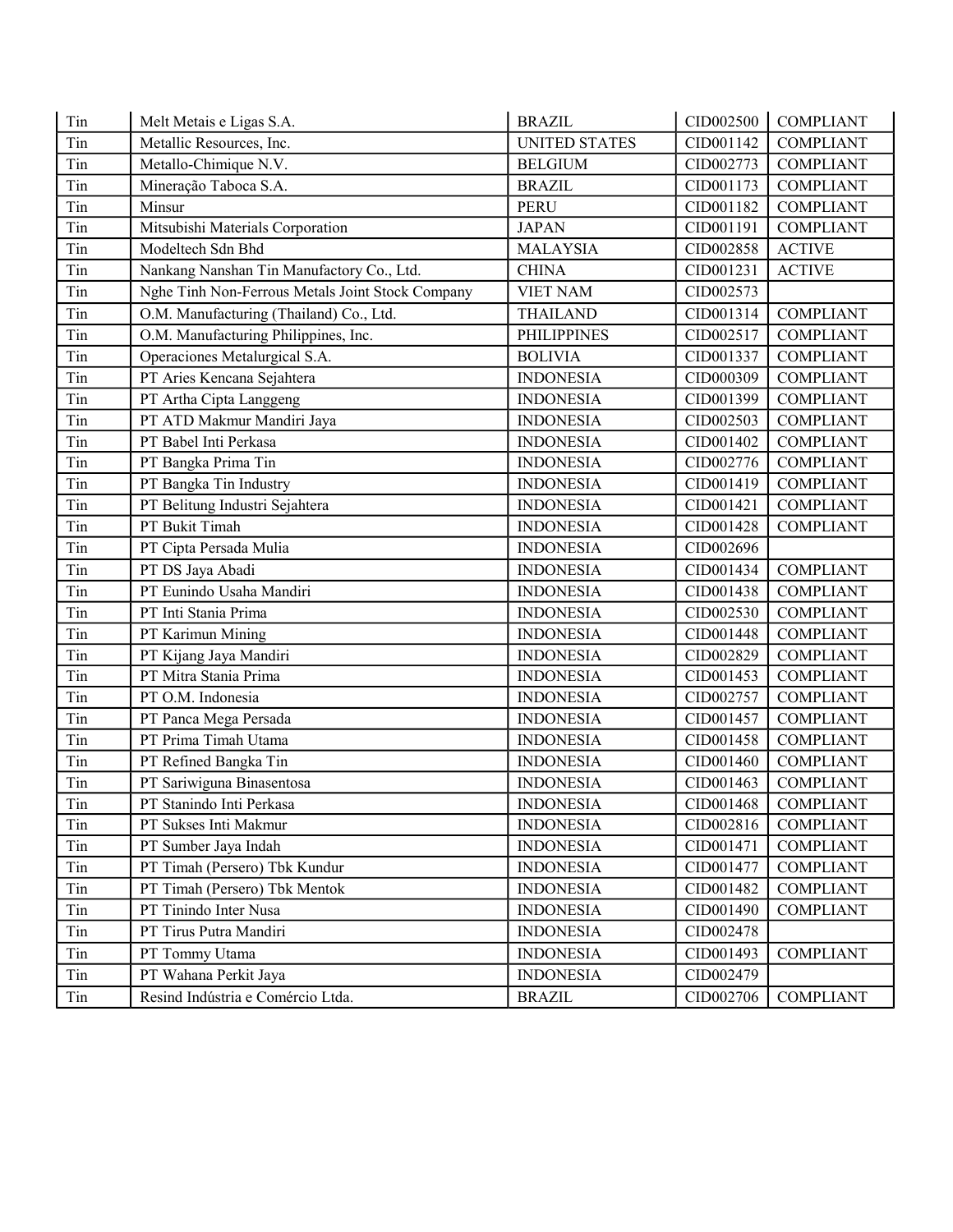| Tin<br>Rui Da Hung<br><b>CHINA</b> |                                                                  | TAIWAN, PROVINCE OF       | CID001539 | <b>COMPLIANT</b>      |
|------------------------------------|------------------------------------------------------------------|---------------------------|-----------|-----------------------|
| Tin                                | Soft Metais Ltda.                                                | <b>BRAZIL</b>             | CID001758 | <b>COMPLIANT</b>      |
| Tin                                | Thaisarco                                                        | <b>THAILAND</b>           | CID001898 | <b>COMPLIANT</b>      |
| Tin                                | Tuyen Quang Non-Ferrous Metals Joint Stock Company               | <b>VIET NAM</b>           | CID002574 |                       |
| Tin                                | VQB Mineral and Trading Group JSC                                | <b>VIET NAM</b>           | CID002015 | <b>COMPLIANT</b>      |
| Tin                                | White Solder Metalurgia e Mineração Ltda.                        | <b>BRAZIL</b>             | CID002036 | <b>COMPLIANT</b>      |
| Tin                                | Yunnan Chengfeng Non-ferrous Metals Co., Ltd.                    | <b>CHINA</b>              | CID002158 | <b>COMPLIANT</b>      |
| Tin                                | Yunnan Tin Company Limited                                       | <b>CHINA</b>              | CID002180 | <b>COMPLIANT</b>      |
| Tungsten                           | A.L.M.T. TUNGSTEN Corp.                                          | <b>JAPAN</b>              | CID000004 | <b>COMPLIANT</b>      |
| Tungsten                           | <b>ACL Metais Eireli</b>                                         | <b>BRAZIL</b>             | CID002833 | <b>ACTIVE</b>         |
| Tungsten                           | Asia Tungsten Products Vietnam Ltd.                              | <b>VIET NAM</b>           | CID002502 | <b>COMPLIANT</b>      |
| Tungsten                           | Chenzhou Diamond Tungsten Products Co., Ltd.                     | <b>CHINA</b>              | CID002513 | <b>COMPLIANT</b>      |
| Tungsten                           | Chongyi Zhangyuan Tungsten Co., Ltd.                             | <b>CHINA</b>              | CID000258 | <b>COMPLIANT</b>      |
| Tungsten                           | Dayu Jincheng Tungsten Industry Co., Ltd.                        | <b>CHINA</b>              | CID002518 |                       |
| Tungsten                           | Dayu Weiliang Tungsten Co., Ltd.                                 | <b>CHINA</b>              | CID000345 |                       |
| Tungsten                           | Fujian Jinxin Tungsten Co., Ltd.                                 | <b>CHINA</b>              | CID000499 | <b>COMPLIANT</b>      |
| Tungsten                           | Ganzhou Huaxing Tungsten Products Co., Ltd.                      | <b>CHINA</b>              | CID000875 | <b>COMPLIANT</b>      |
| Tungsten                           | Ganzhou Jiangwu Ferrotungsten Co., Ltd.                          | <b>CHINA</b>              | CID002315 | <b>COMPLIANT</b>      |
| Tungsten                           | Ganzhou Seadragon W & Mo Co., Ltd.                               | <b>CHINA</b>              | CID002494 | <b>COMPLIANT</b>      |
| Tungsten                           | Ganzhou Yatai Tungsten Co., Ltd.                                 | <b>CHINA</b>              | CID002536 |                       |
| Tungsten                           | Global Tungsten & Powders Corp.                                  | <b>UNITED STATES</b>      | CID000568 | <b>COMPLIANT</b>      |
| Tungsten                           | Guangdong Xianglu Tungsten Co., Ltd.                             | <b>CHINA</b>              | CID000218 | <b>COMPLIANT</b>      |
| Tungsten                           | H.C. Starck GmbH                                                 | <b>GERMANY</b>            | CID002541 | <b>COMPLIANT</b>      |
| Tungsten                           | H.C. Starck Smelting GmbH & Co.KG                                | <b>GERMANY</b>            | CID002542 | <b>COMPLIANT</b>      |
| Tungsten                           | Hunan Chenzhou Mining Co., Ltd.                                  | <b>CHINA</b>              | CID000766 | <b>COMPLIANT</b>      |
| Tungsten                           | Hunan Chuangda Vanadium Tungsten Co., Ltd. Wuji                  | <b>CHINA</b>              | CID002579 | <b>COMPLIANT</b>      |
| Tungsten                           | Hunan Chunchang Nonferrous Metals Co., Ltd.                      | <b>CHINA</b>              | CID000769 | <b>COMPLIANT</b>      |
| Tungsten                           | Hydrometallurg, JSC                                              | <b>RUSSIAN FEDERATION</b> | CID002649 | <b>COMPLIANT</b>      |
| Tungsten                           | Japan New Metals Co., Ltd.                                       | <b>JAPAN</b>              | CID000825 | <b>COMPLIANT</b>      |
| Tungsten                           | Jiangwu H.C. Starck Tungsten Products Co., Ltd.                  | <b>CHINA</b>              | CID002551 | <b>COMPLIANT</b>      |
| Tungsten                           | Jiangxi Dayu Longxintai Tungsten Co., Ltd.                       | <b>CHINA</b>              | CID002647 |                       |
| Tungsten                           | Jiangxi Gan Bei Tungsten Co., Ltd.                               | <b>CHINA</b>              |           | CID002321   COMPLIANT |
| Tungsten                           | Jiangxi Minmetals Gao'an Non-ferrous Metals Co., Ltd.            | <b>CHINA</b>              | CID002313 |                       |
| Tungsten                           | Jiangxi Tonggu Non-ferrous Metallurgical & Chemical Co.,<br>Ltd. | <b>CHINA</b>              | CID002318 | <b>COMPLIANT</b>      |
| Tungsten                           | Jiangxi Xinsheng Tungsten Industry Co., Ltd.                     | <b>CHINA</b>              | CID002317 | <b>COMPLIANT</b>      |
| Tungsten                           | Jiangxi Xiushui Xianggan Nonferrous Metals Co., Ltd.             | <b>CHINA</b>              | CID002535 | <b>COMPLIANT</b>      |
| Tungsten                           | Jiangxi Yaosheng Tungsten Co., Ltd.                              | <b>CHINA</b>              | CID002316 | <b>COMPLIANT</b>      |
| Tungsten                           | Kennametal Fallon                                                | <b>UNITED STATES</b>      | CID000966 | <b>COMPLIANT</b>      |
| Tungsten                           | Kennametal Huntsville                                            | <b>UNITED STATES</b>      | CID000105 | <b>COMPLIANT</b>      |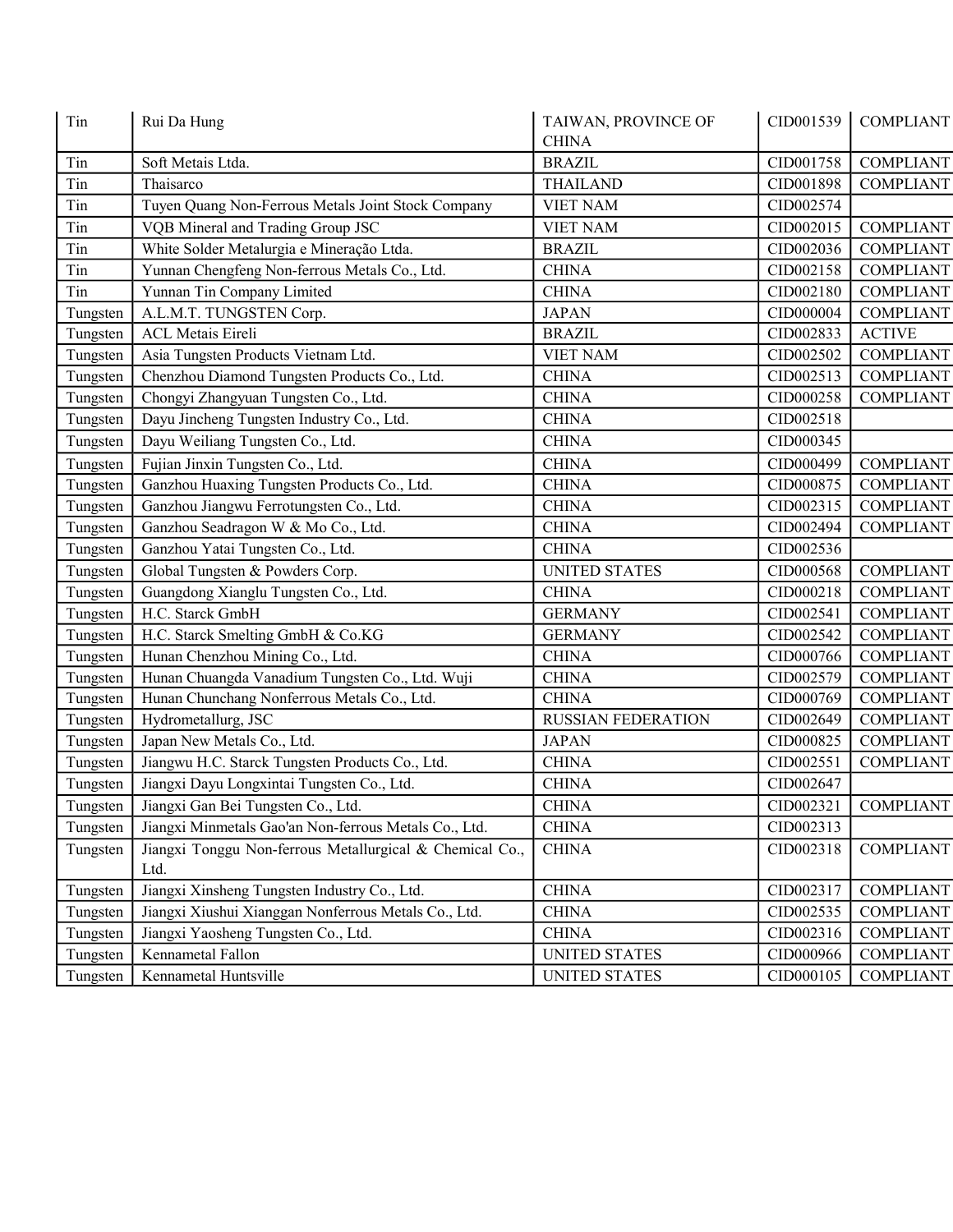| Tungsten | Malipo Haiyu Tungsten Co., Ltd.                           | <b>CHINA</b>              | CID002319 | <b>COMPLIANT</b> |
|----------|-----------------------------------------------------------|---------------------------|-----------|------------------|
| Tungsten | Moliren Ltd                                               | <b>RUSSIAN</b>            | CID002845 | <b>COMPLIANT</b> |
|          |                                                           | <b>FEDERATION</b>         |           |                  |
| Tungsten | Niagara Refining LLC                                      | <b>UNITED STATES</b>      | CID002589 | <b>COMPLIANT</b> |
| Tungsten | Nui Phao H.C. Starck Tungsten Chemicals Manufacturing LLC | <b>VIET NAM</b>           | CID002543 | <b>COMPLIANT</b> |
| Tungsten | Philippine Chuangxin Industrial Co., Inc.                 | <b>PHILIPPINES</b>        | CID002827 | <b>COMPLIANT</b> |
| Tungsten | South-East Nonferrous Metal Company Limited of Hengyang   | <b>CHINA</b>              | CID002815 | <b>COMPLIANT</b> |
|          | City                                                      |                           |           |                  |
| Tungsten | Tejing (Vietnam) Tungsten Co., Ltd.                       | <b>VIET NAM</b>           | CID001889 | <b>COMPLIANT</b> |
| Tungsten | Unecha Refractory metals plant                            | <b>RUSSIAN</b>            | CID002724 | <b>COMPLIANT</b> |
|          |                                                           | <b>FEDERATION</b>         |           |                  |
| Tungsten | Vietnam Youngsun Tungsten Industry Co., Ltd.              | <b>VIET NAM</b>           | CID002011 | <b>COMPLIANT</b> |
| Tungsten | Wolfram Bergbau und Hütten AG                             | <b>AUSTRIA</b>            | CID002044 | <b>COMPLIANT</b> |
| Tungsten | Woltech Korea Co., Ltd.                                   | (REPUBLIC<br><b>KOREA</b> | CID002843 | <b>COMPLIANT</b> |
|          |                                                           | OF)                       |           |                  |
| Tungsten | Xiamen Tungsten (H.C.) Co., Ltd.                          | <b>CHINA</b>              | CID002320 | <b>COMPLIANT</b> |
| Tungsten | Xiamen Tungsten Co., Ltd.                                 | <b>CHINA</b>              | CID002082 | <b>COMPLIANT</b> |
| Tungsten | Xinfeng Huarui Tungsten & Molybdenum New Material Co.,    | <b>CHINA</b>              | CID002830 | <b>COMPLIANT</b> |
|          | Ltd.                                                      |                           |           |                  |
| Tungsten | Xinhai Rendan Shaoguan Tungsten Co., Ltd.                 | <b>CHINA</b>              | CID002095 | <b>COMPLIANT</b> |

The Company has reasonably determined that the countries of origin of its necessary Conflict Minerals include those set forth below.

| Metal | <b>Smelter Country</b> | <b>Metal</b> | <b>Smelter Country</b>       |
|-------|------------------------|--------------|------------------------------|
| Gold  | <b>AUSTRALIA</b>       | Tantalum     | <b>AUSTRIA</b>               |
| Gold  | <b>AUSTRIA</b>         | Tantalum     | <b>BRAZIL</b>                |
| Gold  | <b>BELGIUM</b>         | Tantalum     | <b>CHINA</b>                 |
| Gold  | <b>BRAZIL</b>          | Tantalum     | <b>ESTONIA</b>               |
| Gold  | <b>CANADA</b>          | Tantalum     | <b>GERMANY</b>               |
| Gold  | <b>CHINA</b>           | Tantalum     | <b>INDIA</b>                 |
| Gold  | <b>CZECH REPUBLIC</b>  | Tantalum     | <b>JAPAN</b>                 |
| Gold  | <b>FRANCE</b>          | Tantalum     | <b>KAZAKHSTAN</b>            |
| Gold  | <b>GERMANY</b>         | Tantalum     | <b>MEXICO</b>                |
| Gold  | <b>INDIA</b>           | Tantalum     | <b>RUSSIAN FEDERATION</b>    |
| Gold  | <b>INDONESIA</b>       | Tantalum     | <b>THAILAND</b>              |
| Gold  | <b>ITALY</b>           | Tantalum     | UNITED STATES OF AMERICA     |
| Gold  | <b>JAPAN</b>           | Tin          | <b>BELGIUM</b>               |
| Gold  | <b>KAZAKHSTAN</b>      | Tin          | BOLIVIA (PLURINATIONAL STATE |
|       |                        |              | OF)                          |
| Gold  | KOREA (REPUBLIC OF)    | Tin          | <b>BRAZIL</b>                |
| Gold  | <b>KYRGYZSTAN</b>      | Tin          | <b>CHINA</b>                 |
| Gold  | <b>MALAYSIA</b>        | Tin          | <b>INDONESIA</b>             |
| Gold  | <b>MEXICO</b>          | Tin          | <b>JAPAN</b>                 |
| Gold  | <b>NETHERLANDS</b>     | Tin          | <b>MALAYSIA</b>              |
| Gold  | <b>NEW ZEALAND</b>     | Tin          | <b>PERU</b>                  |